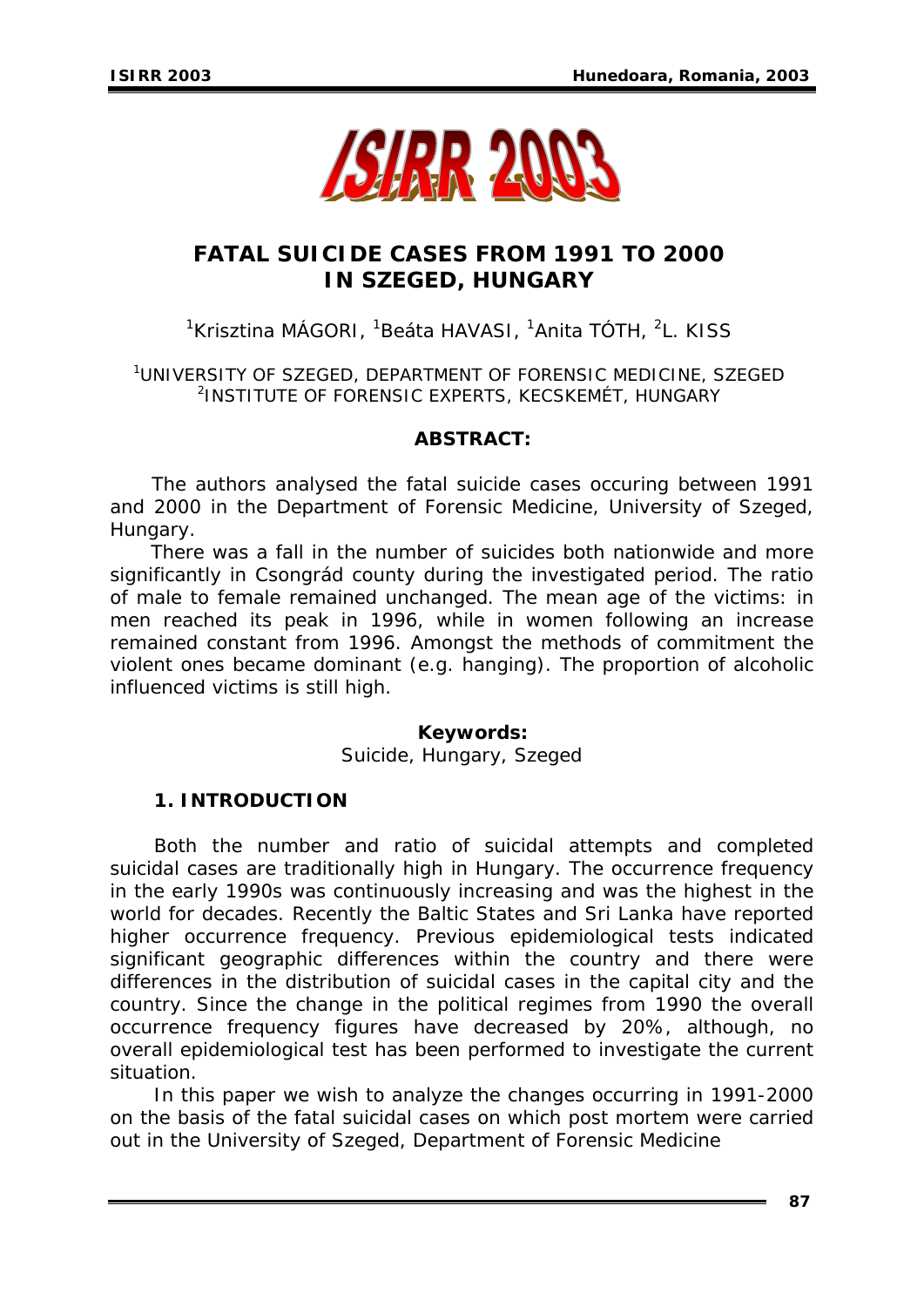#### **2. MATERIAL AND METHOD**

County Csongrád is situated in the south-eastern part of Hungary. Its population is about 460 thousand people. The seat of the County is in Szeged. The total population figure of Szeged on 1st January 2000 was 158.158 people. In accordance with the law all the victims who suffered violent deaths including those committing suicides undergo a post mortem and the material available in the University of Szeged, Department of Forensic Medicine includes all the fatal suicidal cases occurring in the county seat.

During the post mortem apart from macroscopic and microscopic tests blood alcohol and toxicological tests were carried out in each case where death occurred in the site of the suicide or within six hours after admission to hospital. The determination of blood and urine alcohol content was carried out with a head-space gas-chromatographic method. For the screening toxicological test the immunological test of the urine and the thin-layer chromatography test of the urine and the liver were carried out. The confirmation tests are usually performed in the National Forensic Toxicological Institute with GC/MS tests.

### **3. RESULTS**

The number of suicides in County Csongrád corresponds to the national trend and shows an approximate decrease of 20% in the examined time period. Considering the annual trends it can be stated that the decrease stopped in about 1995/1996 and the number and ratio of fatal suicidal cases have been stagnating since then. The analyzed material is characteristic of the City of Szeged and represents approximately one-third of the deaths in the county. The decreasing tendency could also be detected in our material as well (Fig. 1).



*Fig. 1***.** *Suicide in Csongrád County*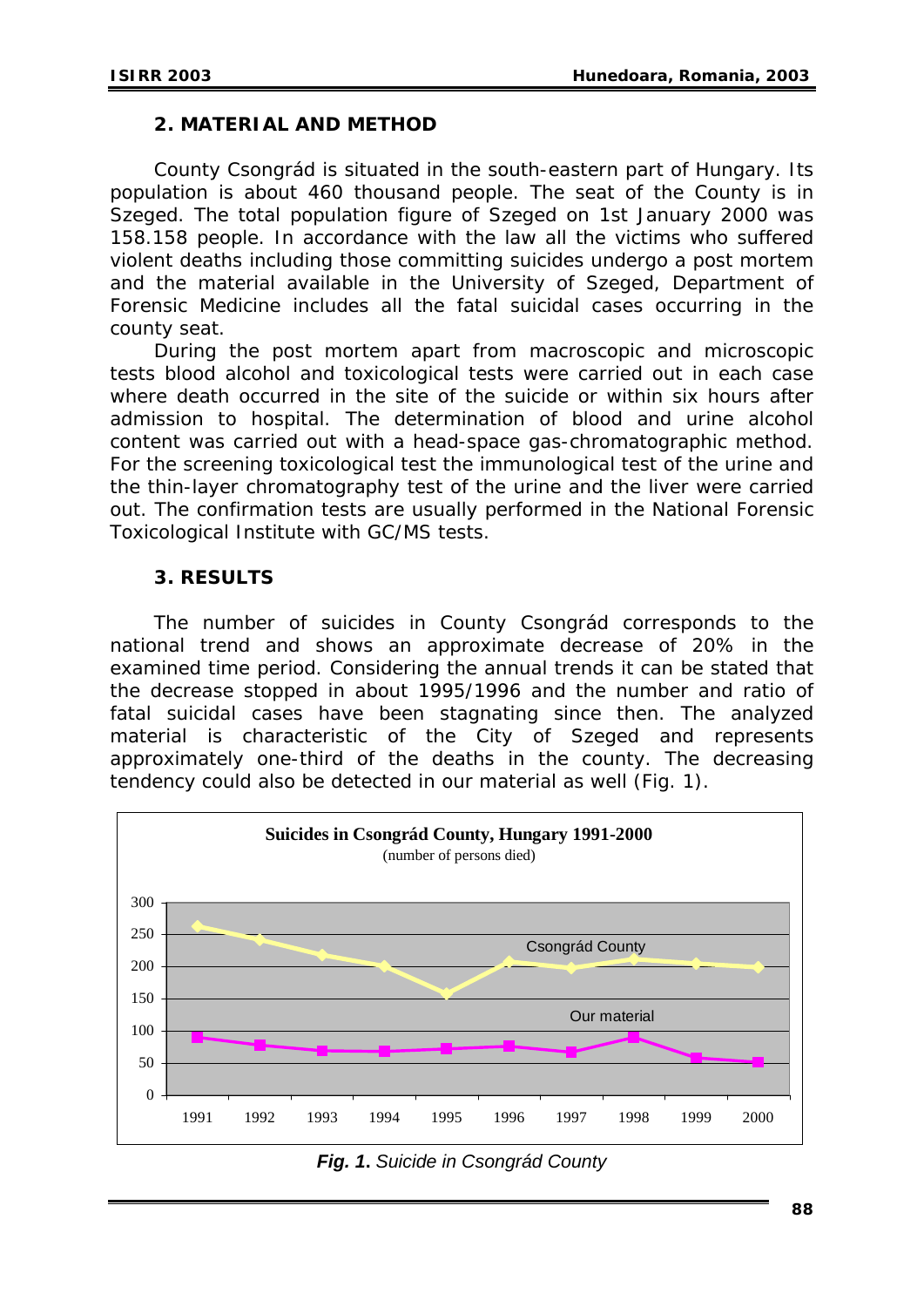From among 719 deaths there were 501 men and 218 women, and the female-male ratio was 2.5:1. In the examined period it showed the same distribution apart from a minimum variation. The age distribution differs significantly in the male and the female group. The greatest number of male suicide cases happened in the male age group of 41-50, whereas in the female age group it was only between 71 and 80. By standardizing the values, it can be stated that the occurrence frequency begins to rise at the age of 30-40 for males and the same trend can only be noticed after the age of 70 for females (Figure 2). The average male age is 51.12 years and the average female age is 58.29 years. Within the analyzed time period the female average age was gradually increasing, whereas the average male age showed an increase until 1996 only and started to decrease gradually afterwards (Figure 3).



**Standardised age and sex distribution of suicide cases 1991-2000**

*Fig. 2. Age specific mortality* 



*Fig. 3. Trend analysis of mean age*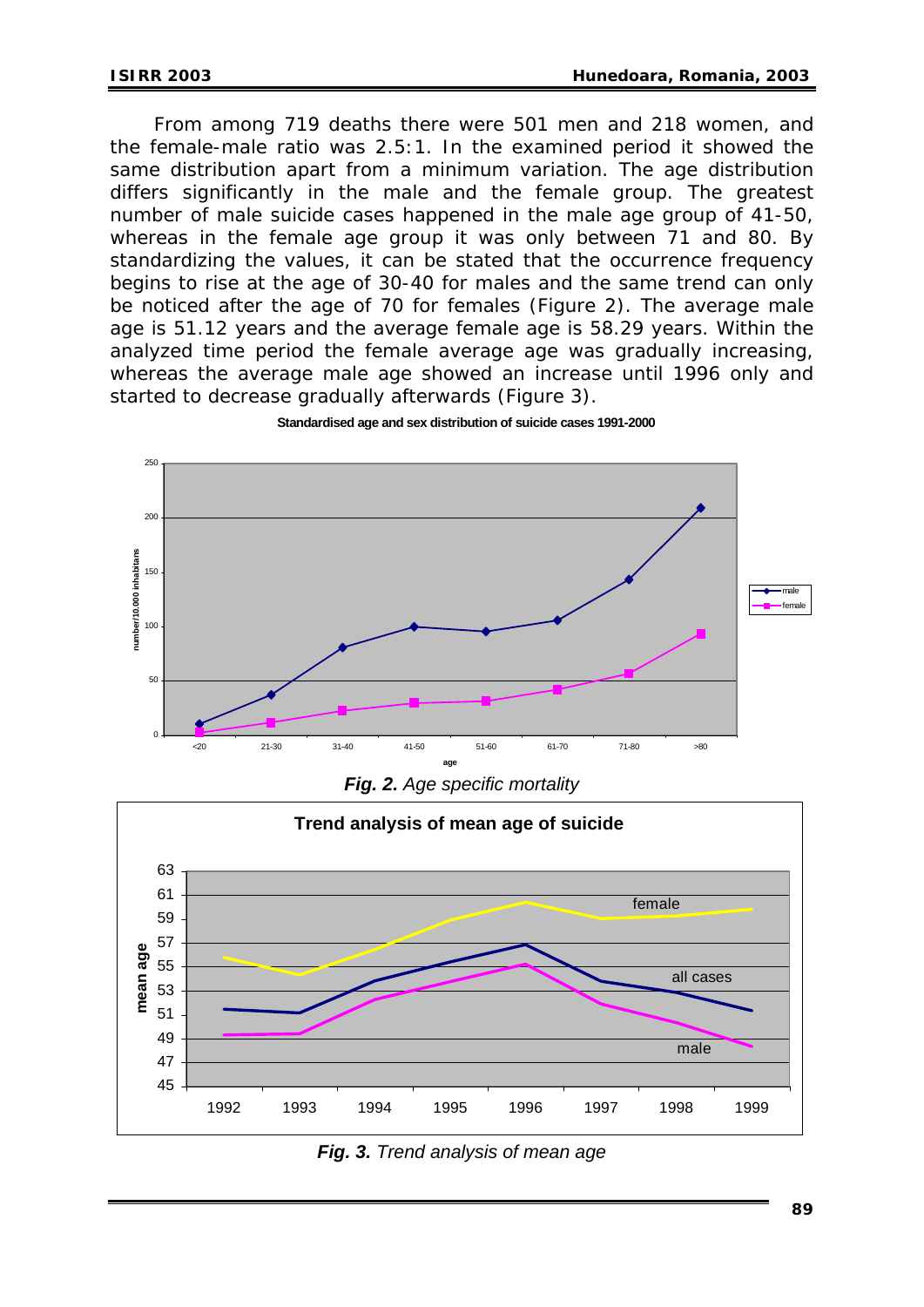As to the methods of committing a suicide, the most frequent method is hanging in both the male and the female cases and the occurrence frequency gradually increased in the examined time period (44% in 1991 and 57% in 2000). The number and ratio of suicide cases committed with drugs show a slight but gradual decrease (22% in 1991 and 14% in 2000). The other methods are rare and their number and ratio did not change considerably in the examined time period. For men hanging and suicide with pesticides are the most frequent, whereas suicide with drugs is characteristic of females mainly.

In 38% (125 cases) of all the examined 474 cases alcohol could be detected in either the blood or the urine in the concentration of slight or average alcoholic impairment. Analysing the occurrence frequency of alcoholic impairment in the two sexes, it can be stated that 47% of all males and 16% of all females drank alcoholic drinks prior to the suicide (Figure 4). The occurrence and degree of alcoholic impairment is independent of the method of committing a suicide.



*Fig. 4. Alcoholic influence* 

| <b>Table 11 Libit</b> druge in not aray related abatho<br>The presence of licit drugs in not drug related deaths |              |
|------------------------------------------------------------------------------------------------------------------|--------------|
| Drugs                                                                                                            | No. of cases |
| <b>Barbiturate</b>                                                                                               | 10           |
| Benzodiazepine                                                                                                   | 51           |
| Fenotiazine                                                                                                      |              |
| Tricyclic antidepressants                                                                                        | 6            |
| benzodiazepine+fenotiazine                                                                                       |              |
| Glutetimid                                                                                                       |              |
| Meprobamat                                                                                                       | 3            |
| drugs of cardiovascular system                                                                                   |              |
| Total                                                                                                            | 76           |

*Table 1. Licit drugs in not drug related deaths*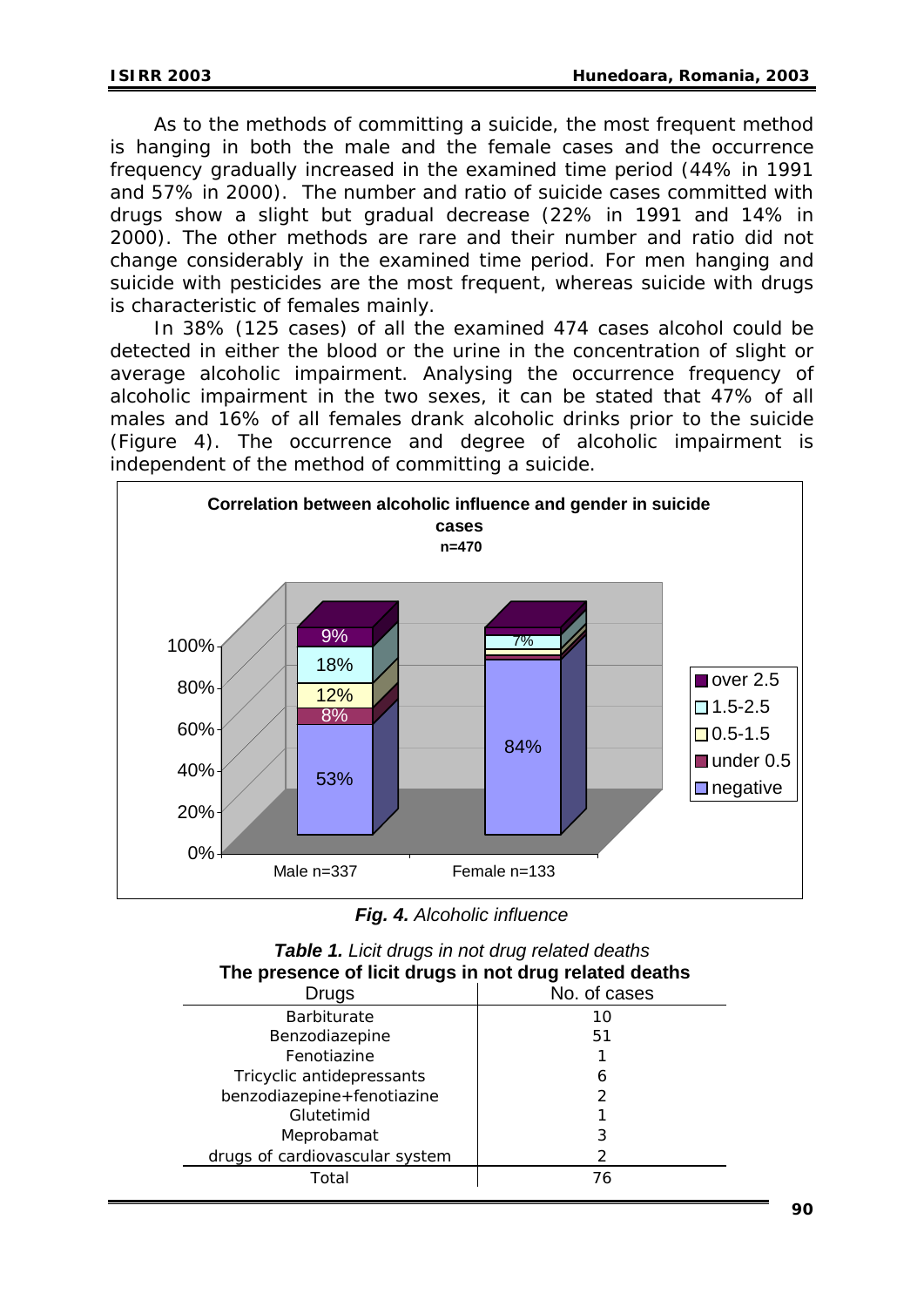In 635 of the non-drug-related suicidal cases toxicological tests were carried out, and in 76 cases (11%) the test results were positive with barbiturates (10 cases) and (51 cases) with benzodiazepines. The number of drugs that do not attack the central nervous system is negligible (Table 1).

## **4. DISCUSSION**

The detailed analysis of the fatal suicidal cases in the population of the capital city in Hungary was carried out in 1972 and in the southwestern part of Hungary in 1983-87. The epidemiological data indicate that the occurrence frequency is considerably higher in the south-eastern part of Hungary. This trend can be seen continuously in the past 50 years and basically corresponds to the occurrence frequency of chronic alcoholism. The male-female ratio is 3:1 within which however great territorial differences can be observed. During the earlier examinations 60% of all males and 18% of all females showed signs of pathological changes due to chronic alcoholism, whereas in 41% of non-drug-related suicide cases researchers detected the presence of tranquillizers or sleeping pills earlier.

The decrease in the occurrence frequency can be seen in the entire country since 1990 and can be found in both Csongrád County and our examined material. The occurrence frequency has stabilized nationwide since 1997 and in Csongrád County since 1996. In comparison to the previous years a shift can be seen in the age distribution. The difference between the average age of males and females was somewhat more than 7 years and it could be seen in the examined period continuously but with the decrease in the occurrence frequency the average age of male and female perpetrators gradually increased. An increasing tendency could be observed among the female perpetrators afterwards as well, whereas a decrease could be registered regarding the average age of male perpetrators. The standardized frequency values indicate that the number of cases increase considerably between 30 and 40 among men and after 70 among women.

The frequency of alcohol consumption before the suicide corresponds to the occurrence frequency of chronic alcoholism and is significantly higher among males. The occurrence of tranquillizers and sedatives in 11% of the non-drug-related suicide cases supports the likelihood of a previously existing depression but the occurrence frequency observed by our team is significantly lower than what was found elsewhere in the country.

In the analysed period it is possible to say that on the basis of the age distribution, the alcoholic impairment and the occurrence of tranquillizers chronic alcoholism and existential problems were the motives for males, whereas for women mainly depression, loneliness and diseases played a role.